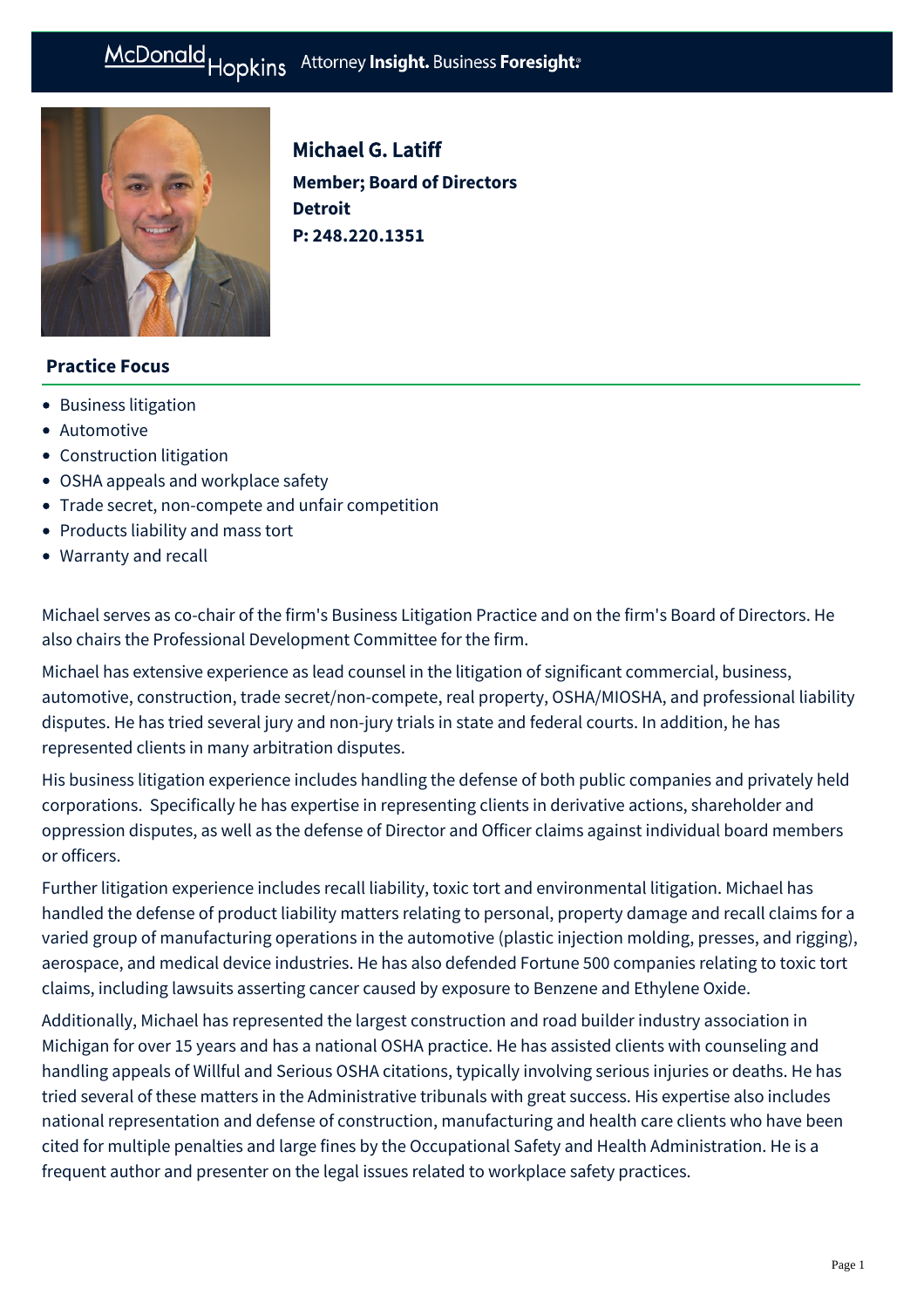Michael earned a J.D., cum laude, from the University of Detroit Mercy School of Law in 1994. He received a B.A. in Economics from the University of Michigan in 1991.

# **[Representative Cases/Matters](#page-1-0)**

- <span id="page-1-0"></span>• Logistics/Supply Chain: Assisted Global supply chain client in defending claims asserted by customer relating to a failed MRO program. The issues involved on-time delivery, proofs of delivery, electronic ordering, receipt of goods, sequencing, and assembly. Separately, successfully assisted provider of MRO goods in pursuing claims against vendor for failure to pay for logistics services and defended counterclaims relating to product delivery.
- Successfully defended and resolved a recall claim by a Tier 1 supplier against a Tier 2 manufacturer in the aerospace industry relating to safety critical parts in a commercial airline seat assembly application.
- Successfully defended a national bank against claims that it had improperly sold a large commercial building in downtown Detroit while acting as a Qualified Professional Asset Manager for the Pension Fund. U.S. Eastern District of Michigan.
- Coordinated the resolution of multiple Willful violations involving multiple projects and work sites resulting in hundreds of thousands of dollars of savings and the avoidance of any Willful violations for a large Michigan based construction client.
- Obtained a reversal and dismissal of all claims from the Indiana Court of Appeals on behalf of a manufacturing client from claims that it has failed to pay for insurance coverage and audits.
- Obtained Summary Disposition of all claims asserted against a retail client where in Landlord was alleging \$7M as a result of a breach of a lease and guarantee agreement on a theory of successor liability. U.S. Eastern District of Michigan.
- Obtained Summary Judgment, Default Judgment and Sanctions against Defendant for fraud and electronic discovery abuses in one of the first decisions by any Federal Court after the enactment of the new Court Rules dealing with electronic discovery. U.S. Eastern District of Michigan.
- Shareholder Dispute/Derivative Claims: Successfully defended claims against corporate client by minority shareholder relating to assertions of mismanagement, over compensation and breaches of fiduciary duty.
- Successfully represented a publicly traded national media company in restrictive covenant and trade secret claims against key personnel and media personalities for prohibited activity and for the enforcement of contractual and statutory obligations.
- Representation of numerous companies in varied industries to protect trade secrets and proprietary information.

# **Admissions - Court**

- U.S. Court of Appeals for the 6th Circuit
- U.S. District Court for the Eastern District of Michigan
- U.S. District Court for the Northern District of Illinois
- U.S. District Court for the Northern District of Ohio
- U.S. District Court for the Western District of Michigan

# **Admissions - State**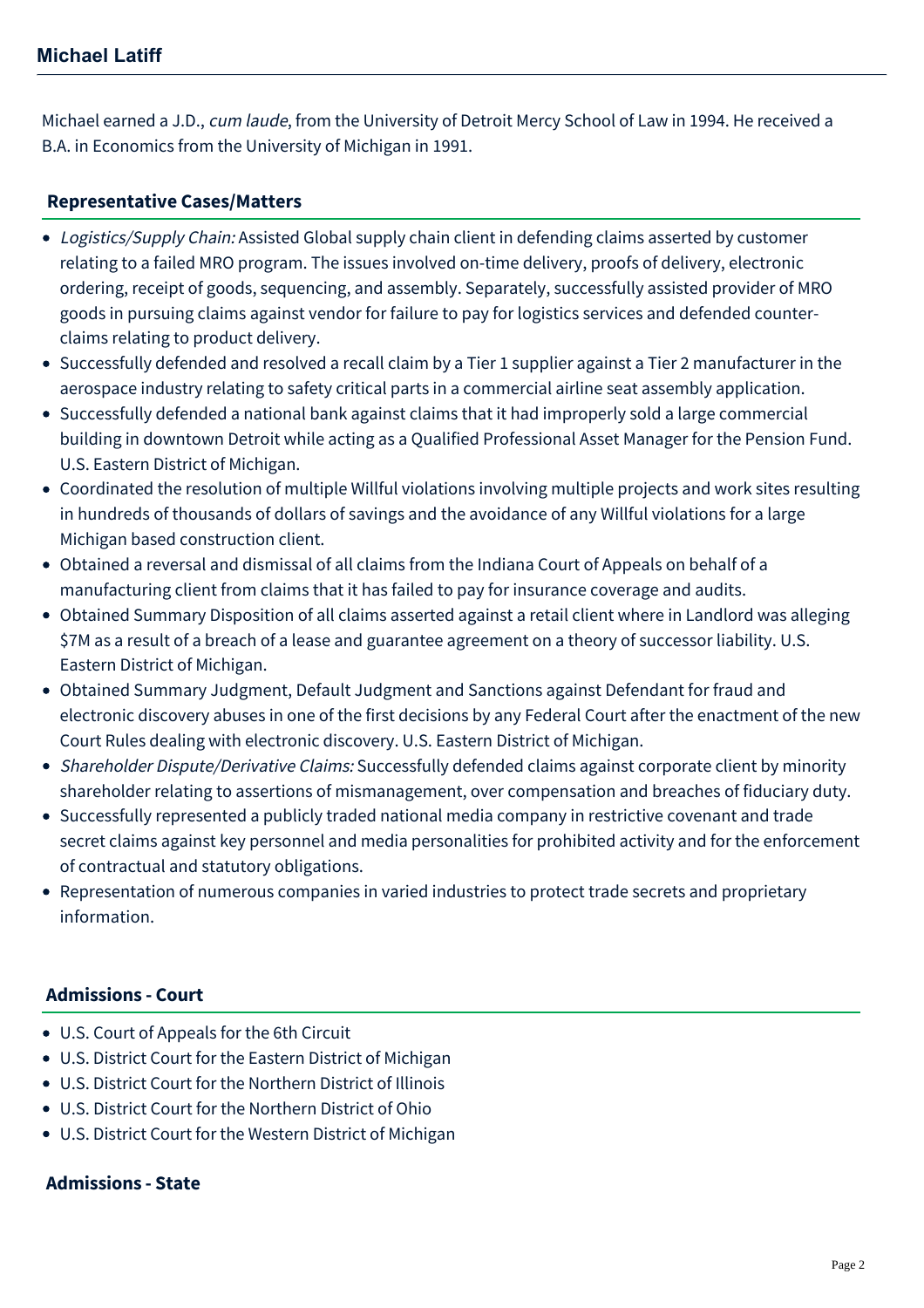• Michigan

## **Education**

- University of Detroit Mercy School of Law
- University of Michigan

#### **Honors and Awards**

- [Michigan Super Lawyers](http://www.superlawyers.com/michigan/lawyer/Michael-G-Latiff/6cb092c2-a29f-4171-9ef0-11c910246075.html), Business Litigation (2010-2021)
- Named one of the Best Lawyers in America (2013-2022)

## **Professional Membership**

- State Bar of Michigan
- Macomb County Bar Association
- Detroit Bar Association

## **Alerts**

- [OSHA stepping up enforcement of silica in construction standard](https://mcdonaldhopkins.com/Insights/November-2019/OSHA-stepping-up-enforcement-of-silica-in-cons-(1))
- [OSHA increases excavation and trenching enforcement](https://mcdonaldhopkins.com/Insights/October-2018/OSHA-increases-excavation-and-trenching-enforcemen)
- [Michigan Court of Appeals rules that disinterested person statute is constitutional](https://mcdonaldhopkins.com/Insights/June-2017/Michigan-Court-of-Appeals-rules-that-disinterested)

## **Blog Posts**

- [Coronavirus: A force majeure in the automotive supply, or just another supply chain dispute?](https://mcdonaldhopkins.com/Insights/March-2020/Coronavirus-Force-Majeure-in-the-Automotive-Supply)
- [OSHA's new injury and illness reporting requirements](https://mcdonaldhopkins.com/Insights/February-2018/OSHAs-new-injury-and-illness-reporting-requirement)
- [OSHA Targets Oil and Gas Industry for SVEP "Blacklist"](https://mcdonaldhopkins.com/Insights/May-2015/OSHA-Targets-Oil-and-Gas-Industry-for-SVEP-Blackl)

#### **News**

- [50 McDonald Hopkins attorneys recognized in The Best Lawyers](https://mcdonaldhopkins.com/Insights/August-2021/50-McDonald-Hopkins-attorneys-recognized-in-The-Be)
- [McDonald Hopkins attorneys selected to 2021 Michigan Super Lawyers and Rising Stars Lists](https://mcdonaldhopkins.com/Insights/August-2021/McDonald-Hopkins-attorneys-selected-to-2021-Michig)
- [Nine McDonald Hopkins attorneys recognized as Michigan Super Lawyers and Rising Stars](https://mcdonaldhopkins.com/Insights/September-2020/Nine-McDonald-Hopkins-attorneys-recognized-as-Mich)
- [Lawyer of the Year honorees Riley and Welin among 42 McDonald Hopkins attorneys recognized as 2021](https://mcdonaldhopkins.com/Insights/August-2020/Lawyer-of-the-Year-honorees-Riley-and-Welin-among) Best Lawyers
- 41 attorneys from McDonald Hopkins recognized as 2020 Best Lawyers<sup>®</sup>
- [Eleven attorneys at McDonald Hopkins honored as Michigan Super Lawyers and Rising Stars](https://mcdonaldhopkins.com/Insights/September-2017/Eleven-attorneys-at-McDonald-Hopkins-honored-a-(1))
- [35 attorneys at McDonald Hopkins selected for inclusion in Best Lawyers® 2018](https://mcdonaldhopkins.com/Insights/August-2017/35-attorneys-at-McDonald-Hopkins-selected-for-incl)
- [39 attorneys at McDonald Hopkins selected for inclusion in Best Lawyers 2017](https://mcdonaldhopkins.com/Insights/August-2016/39-attorneys-at-McDonald-Hopkins-selected-for-incl)
- [Twelve attorneys at McDonald Hopkins honored as Michigan Super Lawyers and Rising Stars](https://mcdonaldhopkins.com/Insights/September-2015/Twelve-attorneys-at-McDonald-Hopkins-honored-as-Mi)
- 41 attorneys at McDonald Hopkins selected for inclusion in Best Lawyers<sup>®</sup> 2016